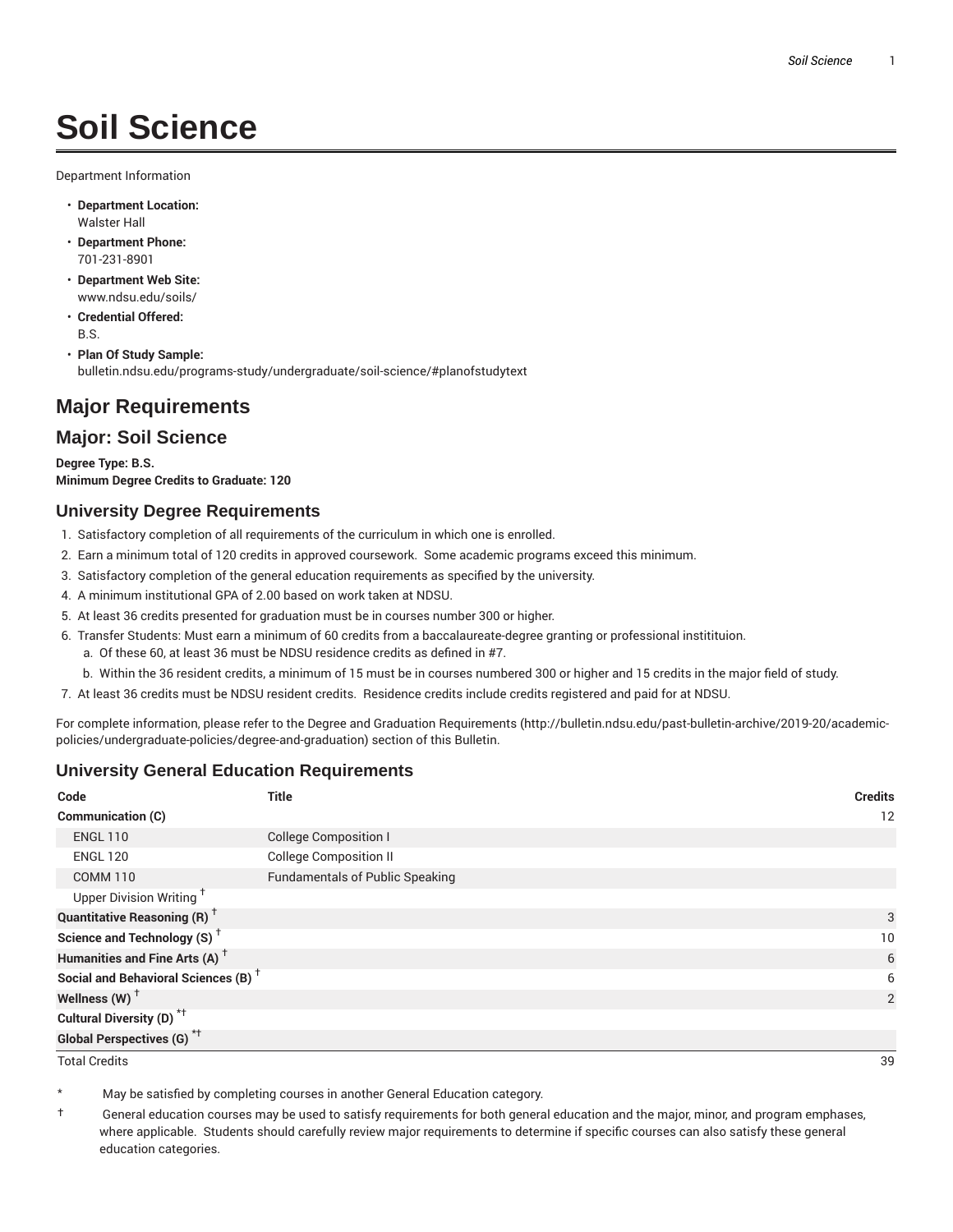• A list of university approved general education courses and administrative policies are available here (http://bulletin.ndsu.edu/past-bulletinarchive/2019-20/academic-policies/undergraduate-policies/general-education/#genedcoursestext).

# **Major Requirements**

| Code                                                                         | <b>Title</b>                                                                                                | <b>Credits</b> |  |
|------------------------------------------------------------------------------|-------------------------------------------------------------------------------------------------------------|----------------|--|
| <b>Required Courses for Soil Science</b>                                     |                                                                                                             |                |  |
| <b>NRM 150</b>                                                               | Natural Resource Management Orientation                                                                     | 1              |  |
| <b>PLSC 110</b>                                                              | World Food Crops (May satisfy general education category S and G)                                           | 3              |  |
| <b>PLSC 225</b>                                                              | Principles of Crop Production                                                                               | 3              |  |
| or RNG 136                                                                   | Introduction to Range Management                                                                            |                |  |
| <b>SOIL 210</b>                                                              | Introduction to Soil Science                                                                                | 3              |  |
| <b>SOIL 217</b>                                                              | Introduction to Meteorology & Climatology                                                                   | 3              |  |
| <b>SOIL 264</b>                                                              | Natural Resource Management Systems                                                                         | 3              |  |
| <b>SOIL 322</b>                                                              | Soil Fertility and Fertilizers                                                                              | 3              |  |
| <b>SOIL 351</b>                                                              | Soil Ecology                                                                                                | 3              |  |
| <b>SOIL 410</b>                                                              | Soils and Land Use                                                                                          | 3              |  |
| <b>SOIL 444</b>                                                              | Soil Genesis and Survey                                                                                     | 3              |  |
| <b>SOIL 454</b>                                                              | Wetland Resources Management                                                                                | 3              |  |
| <b>GEOG 455</b>                                                              | Introduction to Geographic Information Systems                                                              | 4              |  |
| or RNG 452                                                                   | Geographic Information Systems in Range Survey                                                              |                |  |
| <b>SOIL 462</b>                                                              | Natural Resource and Rangeland Planning                                                                     | 3              |  |
| <b>Supporting Courses</b>                                                    |                                                                                                             |                |  |
| <b>BIOL 150</b><br>& 150L                                                    | General Biology I<br>and General Biology I Laboratory                                                       | 4              |  |
| <b>BIOL 151</b>                                                              | General Biology II                                                                                          | 4              |  |
| & 151L                                                                       | and General Biology II Laboratory                                                                           |                |  |
| or PHYS 212<br>& 212L                                                        | <b>College Physics II</b><br>and College Physics II Laboratory                                              |                |  |
| <b>CHEM 121</b><br>& 121L                                                    | <b>General Chemistry I</b><br>and General Chemistry I Laboratory (May satisfy general education category S) | 4              |  |
| <b>CHEM 122</b>                                                              | <b>General Chemistry II</b>                                                                                 | 4              |  |
| & 122L                                                                       | and General Chemistry II Laboratory (May satisfy general education category S)                              |                |  |
| <b>GEOL 105</b><br>& 105L                                                    | <b>Physical Geology</b><br>and Physical Geology Lab (May satisfy general education category S)              | 4              |  |
| <b>MATH 103</b>                                                              | College Algebra                                                                                             | 3              |  |
| <b>MATH 105</b>                                                              | Trigonometry                                                                                                | 3              |  |
| <b>PLSC 380</b>                                                              | Principles of Plant Physiology                                                                              |                |  |
| <b>PHYS 211</b>                                                              | <b>College Physics I</b>                                                                                    | 4              |  |
| & 211L                                                                       | and College Physics I Laboratory (May satisfy general education category S)                                 |                |  |
| <b>STAT 330</b>                                                              | Introductory Statistics (May satisfy general education category R)                                          | 3              |  |
|                                                                              | Select one from the following: (May satisfy general education category C)                                   | 3              |  |
| <b>ENGL 321</b>                                                              | Writing in the Technical Professions                                                                        |                |  |
| <b>ENGL 324</b>                                                              | Writing in the Sciences                                                                                     |                |  |
| <b>ENGL 459</b>                                                              | Researching and Writing Grants and Proposal                                                                 |                |  |
| Select one of the following:                                                 |                                                                                                             | $3 - 4$        |  |
| <b>BIOC 260</b>                                                              | <b>Elements of Biochemistry</b>                                                                             |                |  |
| <b>CHEM 240</b>                                                              | Survey of Organic Chemistry                                                                                 |                |  |
| <b>MICR 202</b>                                                              | <b>Introductory Microbiology</b>                                                                            |                |  |
| & 202L                                                                       | and Introductory Microbiology Lab                                                                           |                |  |
| <b>Agriculture Electives: Select 9 credits of agriculture electives</b><br>9 |                                                                                                             |                |  |

Total Credits 86